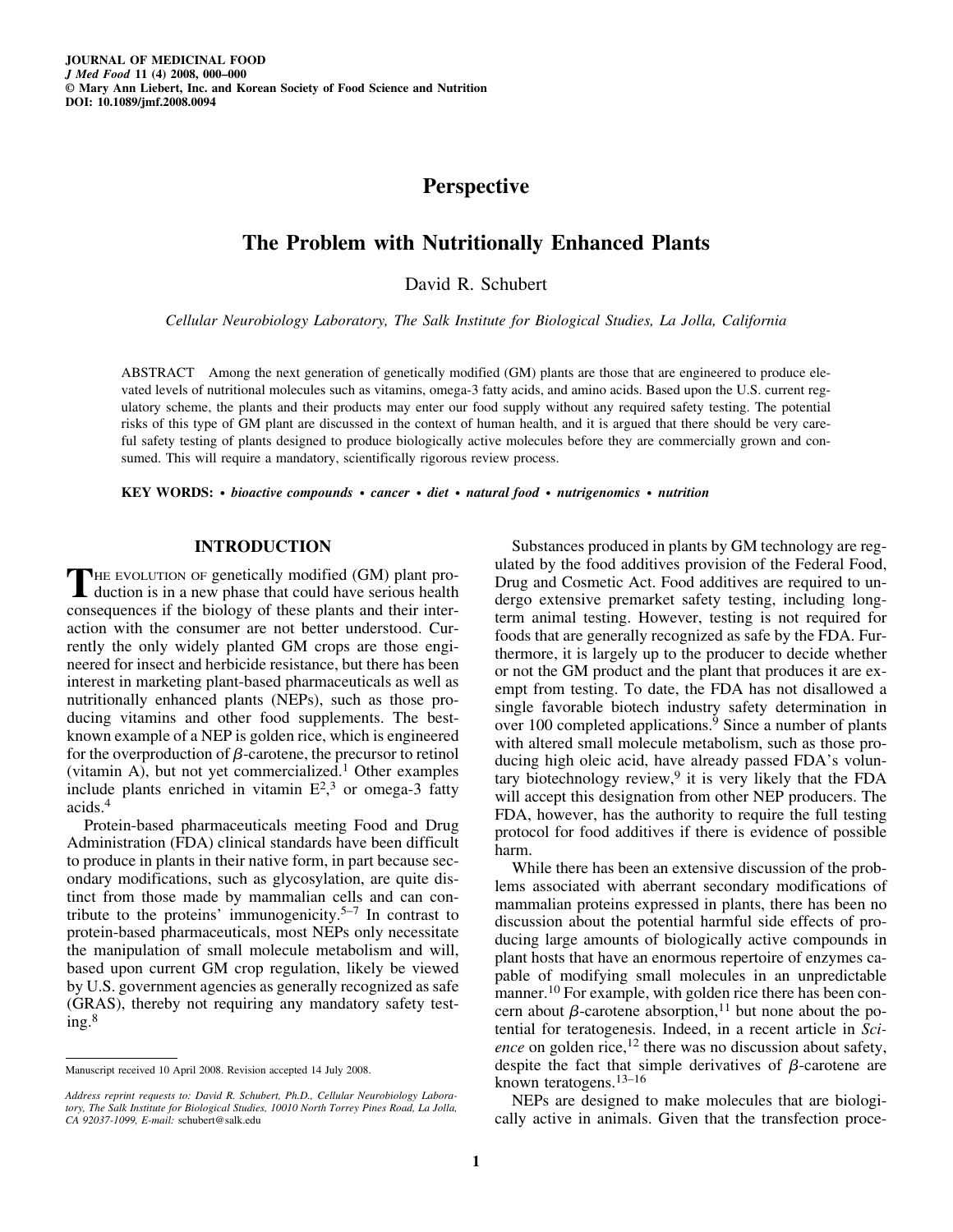dures used to make GM plants cause random mutations that can alter the already unpredictable plant metabolism, $17-19$ that there will be unforeseen pleiotropic interactions between overproduced metabolites of introduced enzymes and normal plant metabolism,<sup>20</sup> and that NEPs will likely have no required safety testing, there should be significant concern about allowing the introduction of this type of GM plant product into the marketplace.

To explain the reasoning behind these concerns, several examples illustrating how altering the human diet with biologically active compounds can have clinical consequences will be used. These examples include a tryptophan food supplement to demonstrate that an extremely small amount of a metabolite contaminant in a product can be lethal, glycolysis in GM yeast to show that changes in even the best understood metabolic pathway can produce unpredicated toxins, and golden rice to demonstrate how plant-derived small molecules based upon the  $\beta$ -carotene chemical scaffold may negatively influence human development.

## **A TRYPTOPHAN NUTRITIONAL SUPPLEMENT**

An underappreciated fact of biology is that very small amounts of a compound can have profound effects in biological systems. Plant metabolism can produce toxic products, but while these have been selected against in our food supply during the 10,000 years of crop development or eliminated through food processing before consumption, $21$  they may be unintentionally re-introduced by modern technology. A good example is the health disaster caused by tryptophan in the guise of a dietary supplement.

In the late 1980s, L-tryptophan was widely used as an over-the-counter supplement to combat insomnia and depression. In 1989, more than 1,500 people contracted a rare disease, eosinophilia myalgia syndrome (EMS), manifested by increased levels of a subset of blood cells (eosinophils) and severe muscle pain; at least 37 died from a complex of inflammatory conditions.22 The epidemic was traced to the L-tryptophan producer, which had recently modified its production procedures.<sup>22</sup> The purity of the toxic preparations was greater than 99%. However, a comparison of high-performance liquid chromatography profiles between toxic and nontoxic lots revealed several case-associated minor contaminants. All of those that were identified were structurally related to tryptophan or biosynthetic intermediates.<sup>23</sup>

Although it was believed at the time that a tryptophan metabolite was the cause of the EMS outbreak, there was no explanation as to how a very minor contaminant (less than 0.01% by weight) could cause a fatal dysregulation of the immune system. It has since been shown that tryptophan metabolites control the immune response at steps where interference by competing tryptophan analogues could have clinical consequences. For example, the rate-limiting enzyme in tryptophan catabolism is up-regulated during some forms of inflammation.<sup>24</sup> The metabolic products of this enzyme, which are similar in structure to some of the compounds identified in the tryptophan preparations that likely caused EMS, are made by small numbers of cells, but derivatives are orally active and can change cytokine profiles and suppress autoreactive T helper cell type 1 cells.25 In addition, a defect in the synthesis of another tryptophan derivative, L-kynurenine, enhances the inflammatory response.<sup>26</sup>

These data show that minute amounts of a compound contaminating a dietary supplement can be lethal and that chemical modifications of common, small molecules such as amino acids can lead to biologically active derivatives.25 GM maize with high tryptophan levels has recently been introduced in association with the introduced trait of high lysine content.<sup>9</sup>,<sup>27</sup> Although this product is intended for animal feed, the promiscuous nature of corn pollen and other routes of dispersal such as seed mixing will certainly lead to the contamination of corn destined for human consumption.

#### **GLUCOSE METABOLISM**

An example of how the manipulation of a well-understood metabolic process by GM technology can have unexpected consequences is ethanol production in yeast. When three genes were introduced into yeast to enhance glycolysis a few-fold, there was a concomitant, unintended 30-fold increase in the synthesis of methylglyoxal  $(MG)$ .<sup>28</sup> MG is a highly toxic 2-oxoaldehyde that reached concentrations of 1 m*M* in the GM yeast strain.<sup>28</sup> MG is mutagenic and also causes protein glycation and oxidative stress, conditions associated with diabetes and neurodegenerative disease as well as a variety of autoimmune diseases.<sup>29</sup> The authors of the yeast study concluded that "careful thought should be given to the potential metabolic products and their safety when a genetically modified yeast is applied to food-related fermentation processes."<sup>28</sup> This advice has apparently not been heeded, for another GM yeast strain called ML01 is commercially available and can be used in the production of wines in the United States.<sup>30</sup> This yeast is modified to carry out a second fermentation step in the wine making process, the conversion of malic acid to the less acidic lactic acid, a step normally carried out by bacteria. The commercialization of this GM yeast was allowed via FDA GRAS status and required no safety testing, such as animal feeding studies. Since there are no food labeling requirements in the United States, the consumer has no way of knowing whether or not the wine they are drinking is made with the help of ML01. GM yeast is not allowed in the production of European wines.

## **RETINOIDS AND PLANT SECONDARY METABOLISM**

Of perhaps even greater concern than the modification of amino acid or carbohydrate metabolism in plants are the attempts to alter plant secondary metabolism to create NEPs. Examples include increased synthesis and accumulation of lycopenes, vitamin E, and  $\beta$ -carotene, the precursor to vitamin A.<sup>31</sup> Unlike primary metabolism, which is similar in plants and animals, plants possess the ability to synthesize between 90,000 and 200,000 nonessential, small molecules, with up to  $5,000$  in one species.<sup>32,33</sup> These molecules have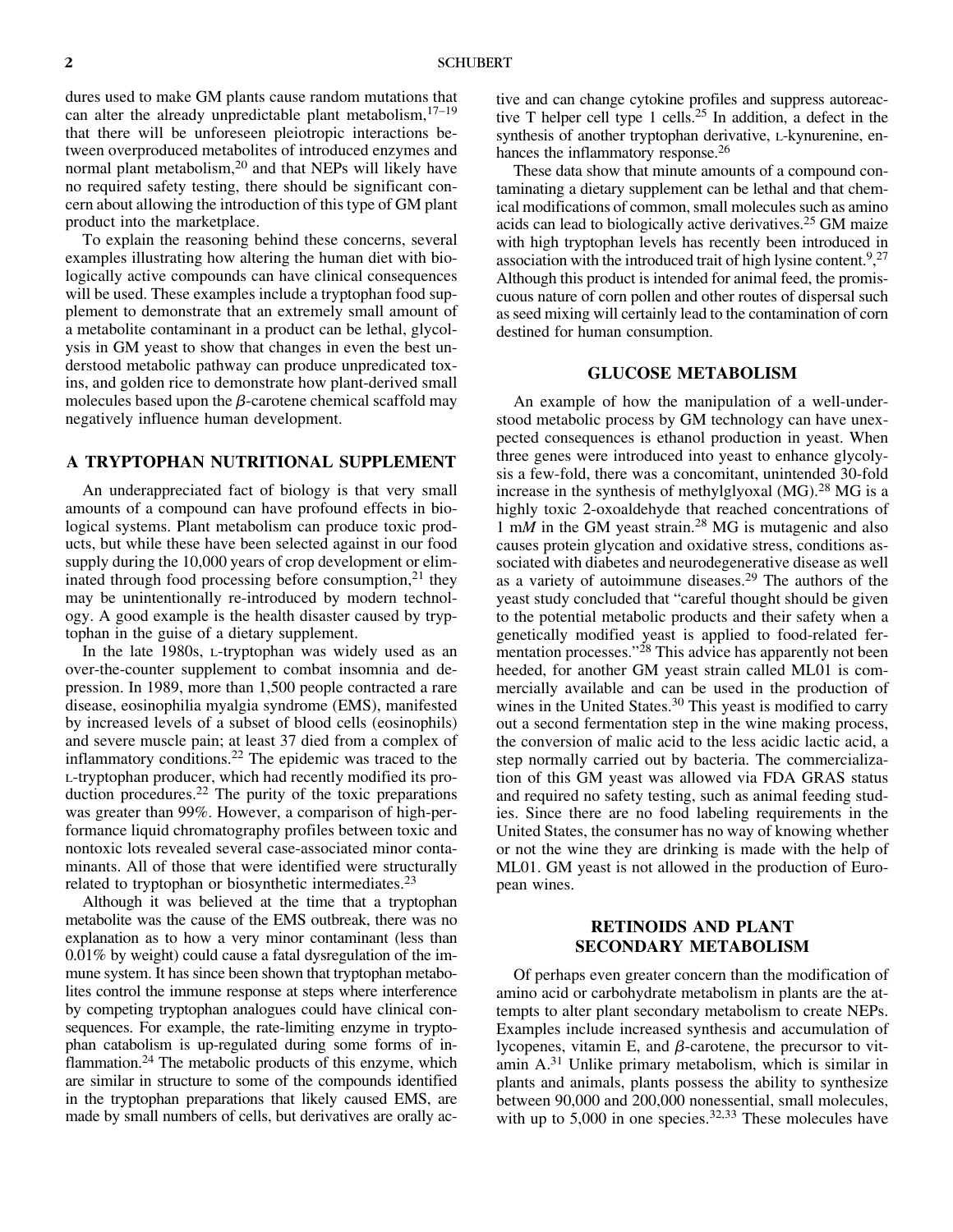adaptive functions to counteract various forms of predation and infection,32,33 but the regulation of their synthesis and, indeed, many of their structures largely remain mysteries. For example, potatoes engineered to accumulate zeaxanthin have an unexplained threefold increase in vitamin E.<sup>34</sup> This enormous repertoire of phytochemicals is due in part to the fact that they are synthesized by enzymes with very low substrate specificity whose amounts and specificities are unpredictably altered by the types of mutations and pleiotropic effects associated with GM technology.10,18–20 A National Academy of Science advisory panel on GM food safety concluded that the genetic engineering of a biosynthetic pathway "raises the potential for unintended changes in the chemical composition of the resulting food" and "could lead to an increased concentration of catabolic products" (pp. 78–79).<sup>35</sup> The well-publicized example of GM-enhanced  $\beta$ carotene production in golden rice will be used to illustrate potential health risks resulting from this type of genetic manipulation of plant secondary metabolism.

Retinoids are a family of compounds derived from plant carotenoids that are required for many aspects of human health and development. The best-studied retinoids are retinol (vitamin A), retinal, and retinoic acid (RA). Deficiencies in retinol are found in many developing countries where insufficient dietary vitamin A is a leading cause of blindness and other maladies.<sup>36</sup> Dietary vitamin A can be derived from  $\beta$ -carotene in plants, but also indirectly from many animal tissues, in particular the liver, where retinol esters are stored. In countries such as the United States most dietary retinol is obtained from animal products; only 30% is provided by the metabolism of  $\beta$ -carotene from plants. However, in some cultures up to 60% of their calories come from plants such as rice,  $37$  which contains relatively little  $\beta$ carotene. Therefore there has been an effort toward making rice that is augmented with  $\beta$ -carotene. It is called golden rice.

*-*-Carotene consists of an 18-carbon polyene chain with a six-carbon  $\beta$ -ionone ring on either end. Upon ingestion by animals,  $\beta$ -carotene is cleaved in half by a dioxygenase to generate retinal for use in the visual cycle. Retinal is also reduced to retinol, or oxidized to RA, which interacts with highly specific nuclear receptors.<sup>38</sup> Essentially all of the biological activity of retinoids, except for vision, involves RA. While high concentrations of retinol are toxic,  $^{13}$  RA is biologically active at concentrations several orders of magnitude lower than retinol, and for this reason excess RA or RA derivatives are exceedingly dangerous, particularly to infants and during pregnancy.<sup>14</sup> RA is required for the development of the nervous system, both by directly controlling nerve differentiation and by generating concentration gradients that direct cell migration, embryonic segmentation, and development.<sup>38</sup> Therefore, RA and synthetic derivatives of RA are teratogenic. Furthermore, they can accumulate in fat and plasma, becoming a risk factor for pregnancy for up to 2 years following ingestion,  $13-16,38$  and multiple low doses of retinoids have greater toxicity than a single high dose.<sup>39</sup>

Although toxicity from carrots has been reported,  $40$  it is difficult to ingest sufficient plant  $\beta$ -carotene to cause toxicity because the enzyme in the gut required to cleave it to retinal is rate limiting. In contrast, RA and derivatives are directly assimilated and are not subject to the same physiological safety net as  $\beta$ -carotene following ingestion.<sup>14,39</sup> Because of the type of biological functions controlled by low levels of RA, any perturbation of its signaling pathways by plant-derived RA receptor agonists or antagonists will have clinical consequences. Could the GM modifications used to enhance  $\beta$ -carotene synthesis create such compounds?

To produce  $\beta$ -carotene in rice endosperm, genes for enzymes that convert geranylgeranyl diphosphate to *-*-carotene with high efficiency were transfected into plants. Six hundred naturally occurring compounds exist in the carotene family, and at least 60 can be precursors to retinoids.<sup>13</sup> Plant enzymes involved in carotenoid metabolism have homologies to human enzymes, including the oxygenase required for the cleavage of carotenoids to retinoids in the gut. Therefore, plants have the potential to make many potentially harmful retinoid-like compounds when there are increased levels of synthetic intermediates to  $\beta$ -carotene as in golden rice.<sup>31,41–43</sup> It is well known that the accumulation of a biosynthetic intermediate will lead to the synthesis of new compounds by broad-specificity plant enzymes.<sup>44</sup> While all retinoids and derivatives are likely to be teratogenic, good assays and information regarding the behavioral and teratologic activity are available for only three: retinol, RA, and retinal.<sup>13</sup> Therefore, extensive safety testing should be required before the introduction of golden rice as a food.

#### **CONCLUSIONS**

The above paragraphs summarize published data that clearly show the following: (1) Compounds structurally related to a common small molecule can have a lethal effect when present as even a minor contaminant in a food supplement. (2) The GM enhancement of a metabolic pathway by the overexpression of genes for that pathway can have unpredictable consequences in the form of synthesizing a toxin. (3) Finally, in the case of golden rice, it is argued that biologically active compounds derived from aberrant plant carotenoid synthesis could have profound effects on human development. Similar arguments can be made for NEP-derived fatty acids that are directly incorporated into brain lipids and about NEPs overproducing vitamin E. Aberrant fatty acid composition of brain lipids is implicated in Alzheimer's disease, 45,46 and vitamin E has a role similar to RA in mammalian development.<sup>47</sup>

The excess consumption of a nutrient can also have negative effects. For example, a clinical trial with vitamin E supplementation showed that a relatively small dose increased the risk of heart failure,<sup>48</sup> and smokers who supplemented their diet with  $\beta$ -carotene had an increased risk of lung cancer.<sup>49</sup> Therefore, there is a potential for nutrient toxicity in NEPs because upper tolerable levels of many nutrients are not well established  $(p. 107)^{35}$  and are likely to vary between individuals and lifestyles.

The information presented here shows that not only the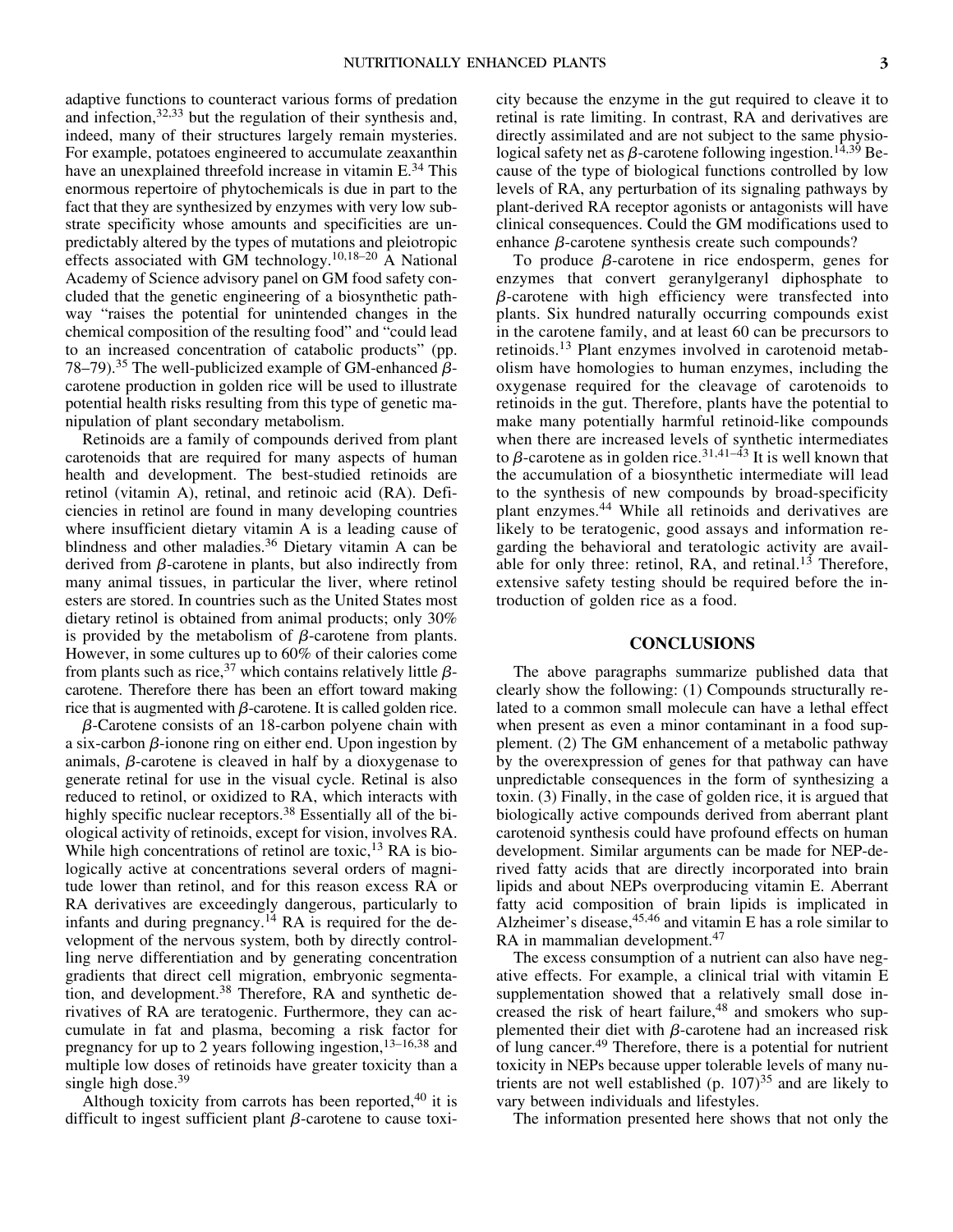potential harm of the product should be considered for risk assessment, but the GM process itself. The data clearly invalidate the argument that "the regulatory trigger for risk assessment should be based upon the physical features of the product rather than the process by which the product was generated."50 While it is true that traditional breeding methods can give rise to potentially hazardous products, the most recent assessment of GM food safety by the National Research Council<sup>35</sup> stated that GM "has a higher probability of producing unanticipated changes than some genetic modification methods" (p. 118), but it curiously concludes by stating that the risk of GM technology is no greater than conventional breeding methods. There are, in fact, no data comparing the food safety profiles of GM versus conventional breeding, and the ubiquitous argument that since there is no evidence that GM products make people sick, they are safe (see, for example, McHughen and Smyth,<sup>50</sup> Bradford *et al*.,51 and Miller *et al*. 52) is both illogical and false. There are, again, simply no data or even valid assays to support this contention.<sup>53</sup> Without proper epidemiological studies, most types of harm will not be detected, and no such studies have been conducted. The necessity of labeling all GM products and particularly NEPs is therefore critical if there is any hope of monitoring adverse health consequences due to their consumption. For example, it would have been impossible to identify the source of the toxic tryptophan supplement if the product were not traceable through labeling.

It follows that before NEPs producing biologically active molecules such as  $\beta$ -carotene, omega-3 fatty acids, or vitamin E are introduced into the food chain, great care must be taken to do rigorous, multigenerational animal safety assessments with the hope of identifying risks to health (for methods, see, for example, the 2007 publication by the National Toxicology Program<sup>54</sup> and Pusztai and Bardocz<sup>55</sup>). In addition, the products must be labeled and traceable, and the unpredictable and unintended metabolic changes that may occur in NEPs require the thorough testing of the entire edible portion of the plant, not just the designated product as is almost always done by biotech companies.<sup>56</sup> To date there is essentially no multigenerational animal safety testing published for  $\tilde{G}M$  plants<sup>55,57</sup> and no required labeling in the United States for any GM product. In an excellent review of our current GM regulatory process, Mandel<sup>58</sup> concluded that for second-generation GM products, like NEPs, "it is necessary to establish a comprehensive, efficient and scientifically rigorous regulatory system." As discussed herein there are very valid scientific concerns to support this conclusion.

## **AUTHOR DISCLOSURE STATEMENT**

No competing financial interests exist.

### **REFERENCES**

1. Ye X, Al-Babili S, Kloti A, *et al*.: Engineering the provitamin A (beta-carotene) biosynthetic pathway into (carotenoid-free) rice endosperm*. Science* 2000;287:303–305.

- 2. Cahoon EB, Hall SE, Ripp KG, *et al*.: Metabolic redesign of vitamin E biosynthesis in plants for tocotrienol production and increased antioxidant content*. Nat Biotechnol* 2003;21:1082–1087.
- 3. Van Eenennaam AL, Lincoln K, Durrett TP, *et al*.: Engineering vitamin E content: from *Arabidopsis* mutant to soy oil*. Plant Cell* 2003;15:3007–3019.
- 4. Kinney AJ: Metabolic engineering in plants for human health and nutrition*. Curr Opin Biotechnol* 2006;17:130–138.
- 5. Schubert D: A different perspective on GM food*. Nat Biotechnol* 2002;20:969.
- 6. Prescott VE, Campbell PM, Moore A, *et al*.: Transgenic expression of bean alpha-amylase inhibitor in peas results in altered structure and immunogenicity*. J Agric Food Chem* 2005;53: 9023–9030.
- 7. van Ree R, Cabanes-Macheteau M, Akkerdaas J, *et al*.: Beta(1,2) xylose and alpha(1,3)-fucose residues have a strong contribution in IgE binding to plant glycoallergens*. J Biol Chem* 2000;275: 11451–11458.
- 8. FDA POLICY: Statement of policy: foods derived from new plant varieties; notice*. Federal Register* 1992;57(104):22983–23005.
- 9. U.S. Food and Drug Administration: List of completed consultations on bioengineered foods. http://www.cfsan.fda.gov/~lrd/ consulpr.html (accessed November 2007).
- 10. Schwab W: Metabolome diversity: too few genes, too many metabolites? *Phytochemistry* 2003;62:837–849.
- 11. Krawinkel MB: What we know and don't know about Golden Rice*. Nat Biotechnol* 2007;25:623; author reply 624.
- 12. Enserink M: Tough lessons from golden rice*. Science* 2008; 320:468–471.
- 13. Adams J, Holson RR: The neurobehavioral teratology of vitamin A analogs. In: *Handbook of Developmental Neurotoxicology* (Slikker W, Chang LW, eds.). Academic Press, San Diego, CA, 1998, pp. 631–642.
- 14. Marcus R, Coulston AM: Fat-soluble vitamins. In: *The Pharmacological Basis of Therapeutics*, 10<sup>th</sup> ed. (Hardman JG, Limbird LE, Gilman AG, eds.). McGraw Hill, New York, 2001, pp. 1773–1791.
- 15. Teelmann K: Retinoids: toxicology and teratogenicity to date*. Pharmacol Ther* 1989;40:29–43.
- 16. Wyatt EL, Sutter SH, Drake LA: Dermatological pharmacology. In: *The Pharmacological Basis of Therapeutics*, 10<sup>th</sup> edition (Hardman JG, Limbird LE, Gilman AG, eds.). McGraw Hill, New York, 2001, pp. 1795–1818.
- 17. Wilson A, Latham J, Steinbrecher R: *Genome Scrambling—Myth or Reality? Transformation-Induced Mutations in Transgenic Crop Plants*. EcoNexus, Brighton, UK, 2004, p. 35.
- 18. Zubieta C, Ross JR, Koscheski P, *et al*.: Structural basis for substrate recognition in the0 salicylic acid carboxyl methyltransferase family*. Plant Cell* 2003;15:1704–1716.
- 19. Johnson ET, Ryu S, Yi H, *et al*.: Alteration of a single amino acid changes the substrate specificity of dihydroflavonol 4-reductase*. Plant J* 2001;25:325–333.
- 20. Poerschmanna J, Gathmannb A, Augustinc J, Langera U, Goreckid T: Molecular composition of leaves and stems of genetically modified Bt and near-isogenic non-Bt maize—characterization of lignin patterns. *J Environ Qual* 2005;34:1508– 1518.
- 21. Diamond JM: *Guns, Germs, and Steel: The Fates of Human Societies*. W.W. Norton, New York, 1997.